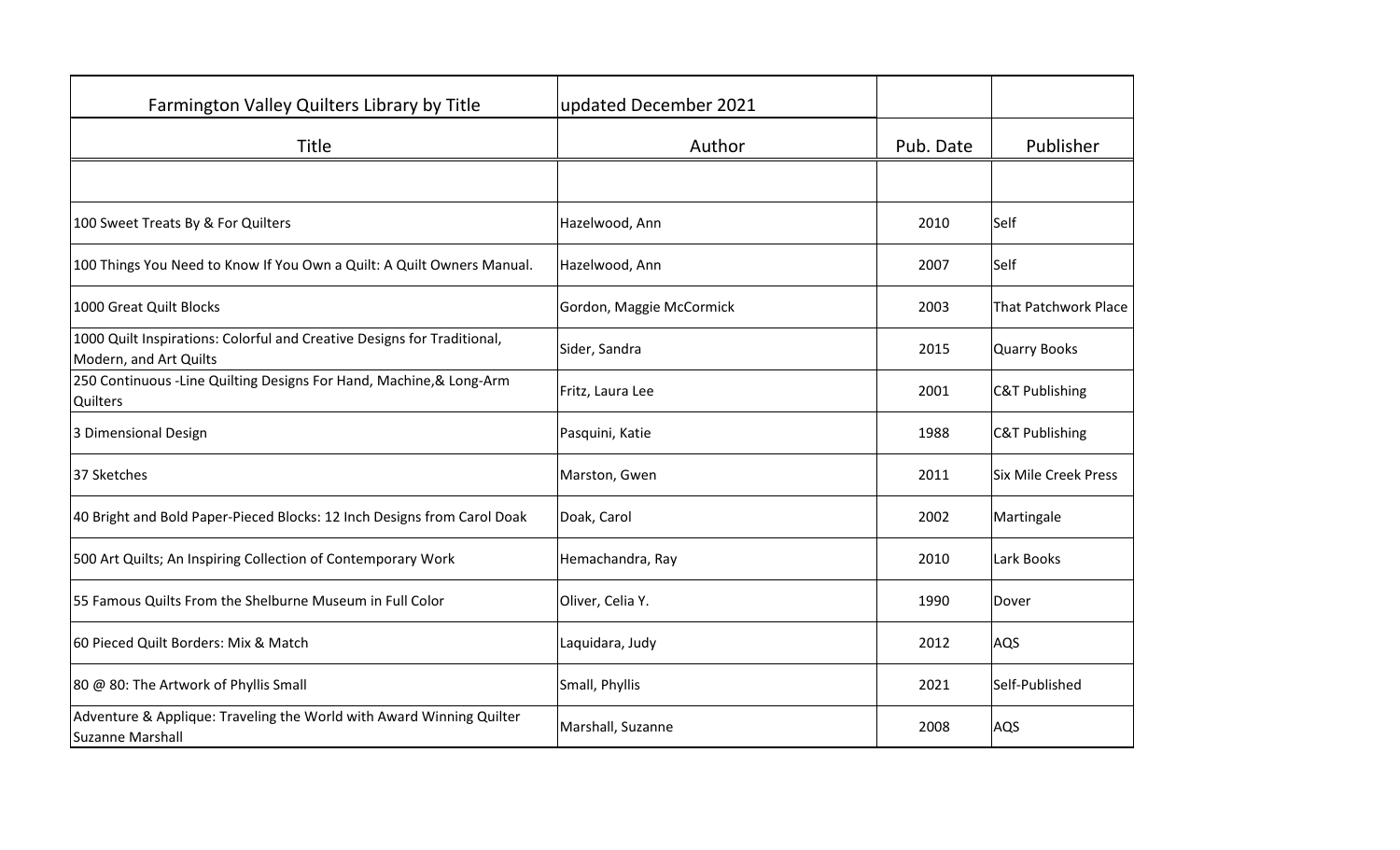| Adventures in Paper Piecing & Design                                                                      | Sharp, Sarah Elizabeth                                             | 2018 | <b>C&amp;T Publishing</b>     |
|-----------------------------------------------------------------------------------------------------------|--------------------------------------------------------------------|------|-------------------------------|
| All About Machine Arts: Decorative Techniques From A to Z                                                 | Sew News and Creative Machine Embroidery                           | 2004 | <b>C&amp;T Publishing</b>     |
| All-In-One Quilter's Reference Tool: Easy to Follow Charts, Tables &<br>Illustrations                     | Hargrave, Harriet, Sharyn Craig, Alex Anderson<br>and Liz Aneloski | 2014 | <b>C&amp;T Publishing</b>     |
| Alphabet Soup: Letters and Numbers to Build Your Own Personalized<br>Projects                             | Herman, Julie                                                      | 2017 | Jaybird Quilts                |
| Amazing Chenilled Quilted Photography: Exploring Fabric Color & 4 Terrific<br><b>Textured Techniques!</b> | Bowser, Tammie                                                     | 2006 | Bowser Pub.                   |
| American Quilts and Coverlets in The Metropolitan Museum of Art                                           | Peck, Amelia                                                       | 1990 | Metropolitan<br>Museum of Art |
| American Quilts: The Democratic Art                                                                       | Shaw, Robert                                                       | 2009 | Sterling                      |
| Amish Quilt                                                                                               | Granick, Eve Wheatcroft                                            | 1989 | Good Books                    |
| Applique with Folded Cutwork                                                                              | Shackelford, Anita                                                 | 1999 | AQS                           |
| Art Quilt Workbook: Exercises & Techniques to Ignite Your Creativity                                      | Davila, Jane and Elin Waterston                                    | 2007 | <b>C&amp;T Publishing</b>     |
| Art Quilts: Playing With a Full Deck                                                                      | Pierce, Sue and Verna Suit                                         | 1995 | Pomegranate<br>Artbooks       |
| Australia Dreaming: Quilts to Nagoya                                                                      | Proulos, Judy (Editor)                                             | 1995 | Quilters Guild Inc            |
| Baltimore Beauties and Beyond: Studies in Classic Album Quilt Applique Vol.                               | Sienkiewicz, Elly                                                  | 1989 | <b>C&amp;T Publishing</b>     |
| <b>Bargello Quilts</b>                                                                                    | Edie, Marge                                                        | 1994 | <b>That Patchwork Place</b>   |
| Batik Beauties: 18 Stunning Quilts                                                                        | Shifrin, Laura                                                     | 2001 | Martingale                    |
| Batiks and Beyond: Quilts from Fabulous Fabrics                                                           | Shifrin, Laura                                                     | 2003 | <b>That Patchwork Place</b>   |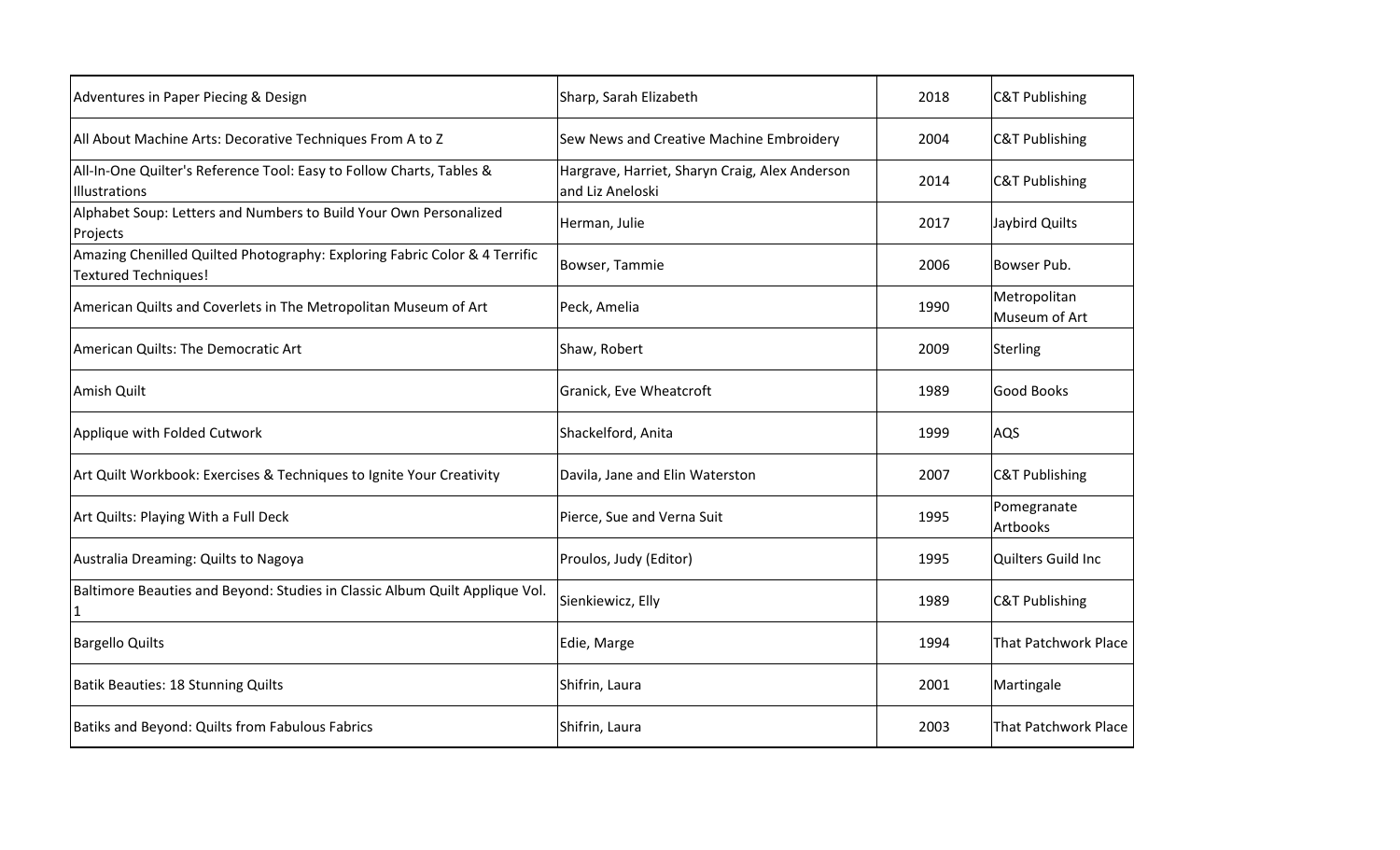| Beginner's Guide to Free-Motion Quilting: Professional Quality Results on<br>Your Home Machine         | Bonner, Natalia                                             | 2012 | Stashbooks                |
|--------------------------------------------------------------------------------------------------------|-------------------------------------------------------------|------|---------------------------|
| <b>Bended Bias Applique</b>                                                                            | Poole, Linda M.                                             | 2004 | AQS                       |
| Best of the Quilting Arts: Your Ultimate Resource for Art Quilt Techniques<br>and Inspiration          | Bolton, Pokey                                               | 2011 | Interweave                |
| Best-Ever Applique Sampler From Piece O' Cake Designs: 5 Projects, 9 Blocks<br>to Mix, Match & Combine | Goldsmith, Becky and Linda Jenkins                          | 2013 | <b>C&amp;T Publishing</b> |
| Birds & Flowers Album                                                                                  | Oglesby, Bee                                                | 2003 | AQS                       |
| Block Party -- The Modern Quilting Bee: The Journey of 12 Women, 1 Blog, &<br>12 Improvised Projects   | Carlton, Alissa Haigh, Kristen Lejnieks & Denyse<br>Schmidt | 2011 | Stashbooks                |
| Blossoms in Winter: 14 Designs in Wool-Felt Appliqué                                                   | Mostek, Pamela and Patti Eaton                              | 2002 | That Patchwork Place      |
| Bonnet Girls: Patterns of the Past                                                                     | Scott, Helen R.                                             | 2001 | AQS                       |
| Borders & Finishing Touches 2                                                                          | Browning, Bonnie M.                                         | 2005 | AQS                       |
| Borders, Bindings & Edges: The Art of Finishing Your Quilt                                             | Collins, Sally                                              | 2004 | <b>C&amp;T Publishing</b> |
| Circle Quilts: Create Dramatic Medallions From Strip-Pieced Rings                                      | Granger, Coleen                                             | 2011 | <b>C&amp;T Publishing</b> |
| Clues in the Calico: A Guide to Identifying and Dating Antique Quilts                                  | Brackman, Barbara                                           | 1989 | <b>EPM Publishing</b>     |
| Collage Quilter: Essentials for Success with Collage Quilts                                            | Taylor, Emily                                               | 2021 | <b>Collage Quilter</b>    |
| Color Essentials: Crisp & Vibrant Quilts: 12 Modern Projects Featuring Precut<br><b>Solids</b>         | Murphy, Amanda                                              | 2013 | Stashbooks                |
| Colorful Fabric Collage: Sketch, Fuse, Quilt!                                                          | Bleiweiss, Sue                                              | 2014 | Interweave                |
| Contemporary Machine Embroidered Quilts                                                                | Roche, Eileen                                               | 2004 | <b>KP Books</b>           |
|                                                                                                        |                                                             |      |                           |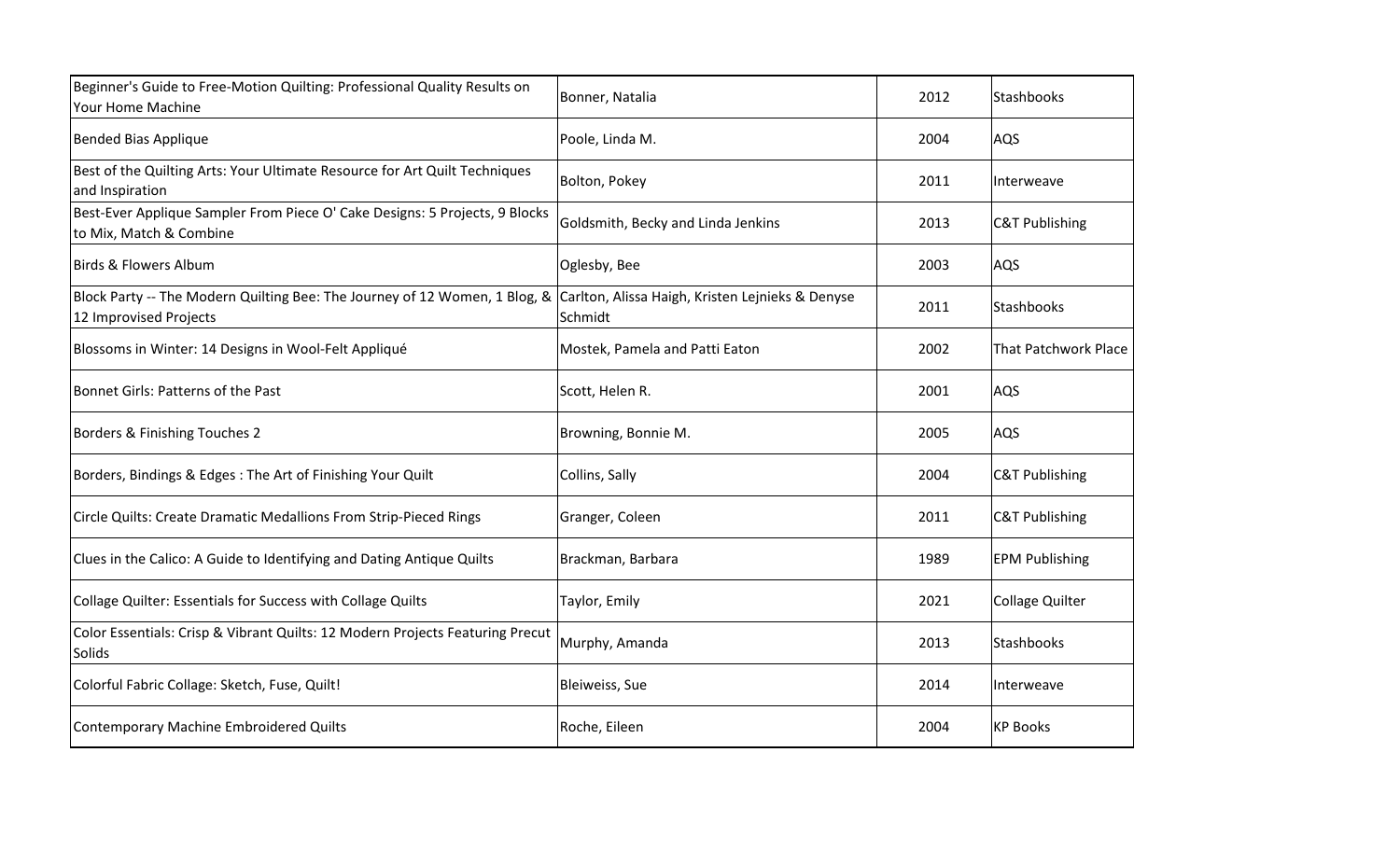| <b>Crazy Curves</b>                                                                 | Wilson, Elisa                     | 2003 | Elisa's Backporch                |
|-------------------------------------------------------------------------------------|-----------------------------------|------|----------------------------------|
| <b>Create Your Family Quilt Using State Blocks and Symbols</b>                      | Brackman, Barbara                 | 2001 | <b>Electric Quilt</b><br>Company |
| Create Your Own Free-Form Quilts: A Stress-Free Journey to Original Design          | Gilman, Rayna                     | 2011 | <b>C&amp;T Publishing</b>        |
| Create Your Own Improv Quilts: Modern Quilting With No Rules & No Rulers            | Gillman, Rayna                    | 2017 | <b>C&amp;T Publishing</b>        |
| Creative Marbling on Fabric: A Guide to Making One-of-a Kind Fabrics                | Simmons, Judy                     | 1999 | Martingale                       |
| <b>Cutting Curves from Straight Pieces</b>                                          | Bowles, Debbie                    | 2001 | American Quilter's<br>Society    |
| Dare to be Square Quilting: A Block-by-Block Guide to Making Patchwork and<br>Quilt | Davis, Boo                        | 2010 | Potter Craft                     |
| Dear Jane: The Two Hundred Patterns from the 1863 Jane A. Stickle Quilt             | Papadakis, Brenda Manges          | 1996 | <b>Quilt House</b><br>Publishing |
| Deeds Not Words: Celebrating 100 Years of Women's Suffrage                          | Sider, Sandra and Pamela Weeks    | 2020 | Schiffer Pub.                    |
| Diamond Quilts & Beyond: From the Basics to Dazzling Designs                        | Krentz, Jan                       | 2005 | <b>C&amp;T Publishing</b>        |
| Double Take: Quilts with the Hopscotch Twist                                        | Willms, Heather and Elissa Willms | 2010 | Martingale                       |
| Dyeing to Quilt: Quick Direct-Dye Methods for Quilt Makers                          | Mori, Joyce and Cynthia Myerberg  | 1997 | <b>Quilt Digest Press</b>        |
| Easy Paper-Pieced Keepsake Quilts                                                   | Doak, Carol                       | 1995 | <b>That Patchwork Place</b>      |
| Embellish Chic: Detailing Ready-To-Wear                                             | Long, Connie                      | 2002 | <b>Taunton Press</b>             |
| Encyclopedia of Pieced Quilt Patterns                                               | Brackman, Barbara                 | 1993 | AQS                              |
| Enduring Grace: Quilts from the Shelburne Museum Collection                         | Oliver, Celia                     | 1997 | <b>C&amp;T Publishing</b>        |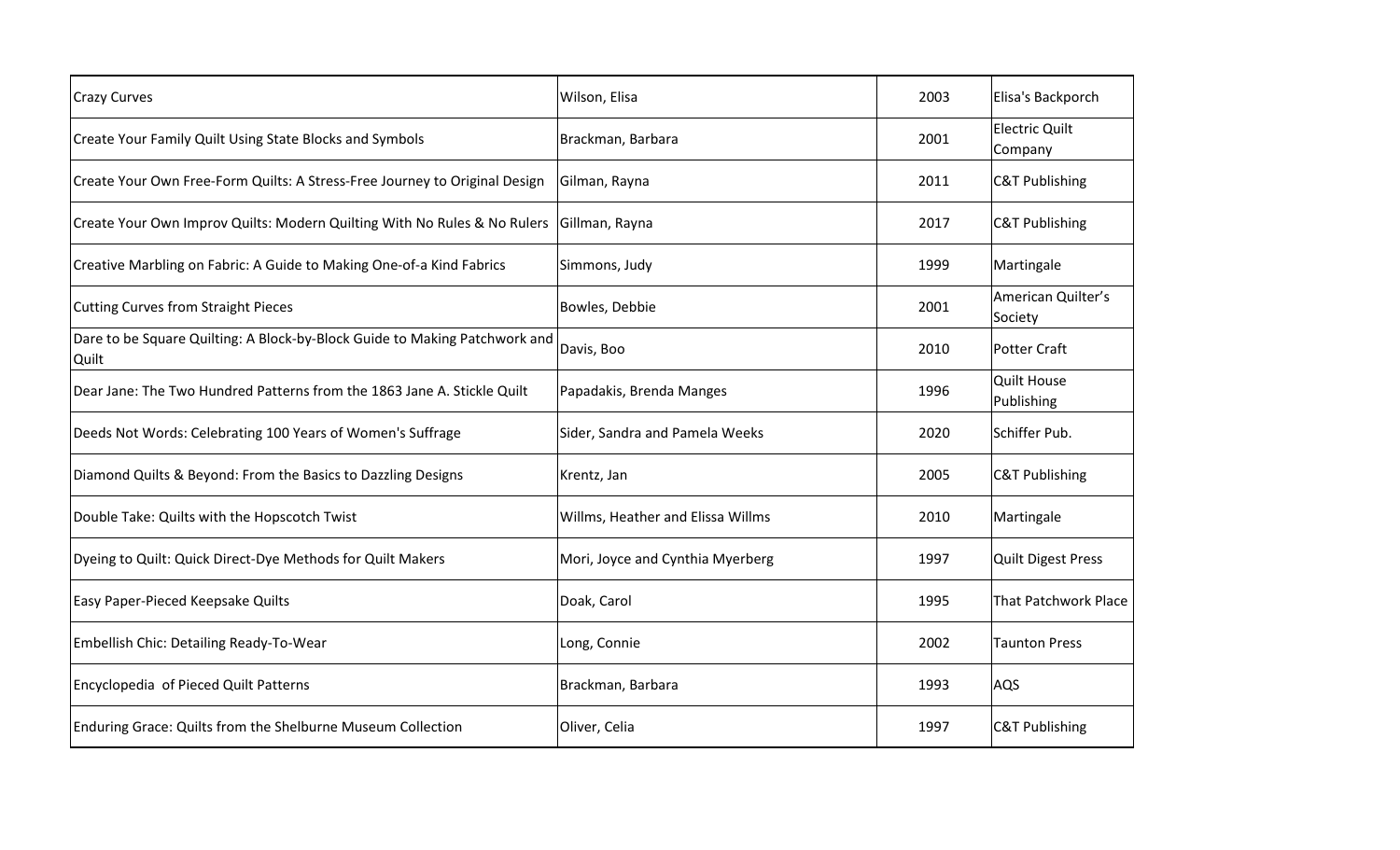| SAQA               | 2005                                                                                                              | SAQA                        |
|--------------------|-------------------------------------------------------------------------------------------------------------------|-----------------------------|
| Banar              | 2005                                                                                                              | Leisure Arts                |
| Sienkiewicz, Elly  | 1999                                                                                                              | <b>C&amp;T Publishing</b>   |
| Wat, Rebecca       | 2000                                                                                                              | <b>C&amp;T Publishing</b>   |
| McCaffery, Bonnie  | 1999                                                                                                              | <b>Fiber Studio Press</b>   |
| McCaffery, Bonnie  | 2001                                                                                                              | <b>That Patchwork Place</b> |
| Fons, Marianne     | 2000                                                                                                              | Oxmoor House                |
| Mori, Joyce        | 2003                                                                                                              | AQS                         |
| Hulbert, Anne      | 1996                                                                                                              | <b>Collins and Brown</b>    |
| Covey, Mary        | 2004                                                                                                              | <b>That Patchwork Place</b> |
| Barber, Barbara    | 2004                                                                                                              | <b>C&amp;T Publishing</b>   |
| Woodworth, Judy    | 2010                                                                                                              | AQS                         |
| Murphy, Amanda     | 2015                                                                                                              | Stashbooks                  |
| Miller, Jane Hardy | 2006                                                                                                              | <b>C&amp;T Publishing</b>   |
| Labanaris, Faye    | 2001                                                                                                              | AQS                         |
|                    | 1999                                                                                                              | Random House                |
|                    | Hidden in Plain View: A Secret Story of Quilts and the Underground Railroad Tobin, Jacqueline L and Raymon Dobard |                             |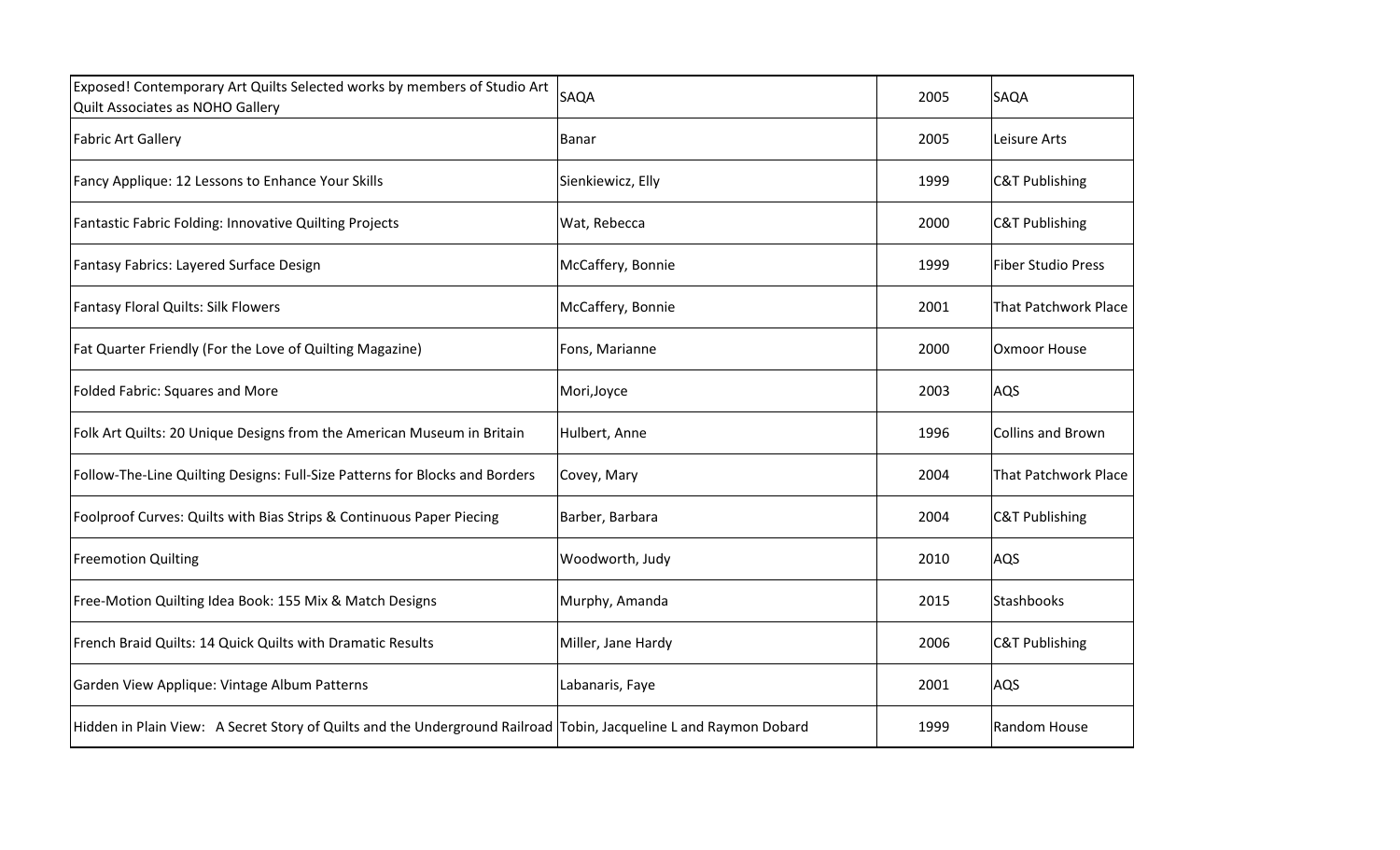| Hobo Quilts: 55+ Original Blocks Based on the Secret Language of Riding the<br>Rails                                    | Henninger, Debra               | 2010 | Krause                       |
|-------------------------------------------------------------------------------------------------------------------------|--------------------------------|------|------------------------------|
| Hommage to Amanda: Two Hundred Years of American Quilts from the<br>collections of Edwin Binney and Gail Binney-Winslow | Binney-Winslow, Gail           | 1994 | Rutledge Hill                |
| <b>Impressionist Quilts</b>                                                                                             | Perry, Gai                     | 1995 | <b>C&amp;T Publishing</b>    |
| Improv Patchwork: Dynamic Quilts Made With Line & Shape                                                                 | Shell, Maria                   | 2017 | Stashbooks                   |
| Infinite Feathers: Quilt ing Designs                                                                                    | Shackelford, Anita             | 2002 | AQS                          |
| Inspired by the National Parks: Their Landscapes and Wildlife in Fabric<br>Perspectives                                 | DeSoto, Donna Marcinkowski     | 2016 | Schiffer                     |
| Inspiring Improv: Explore Creative Piecing with Curves, Strips, Slabs and<br>More                                       | <b>Ball, Nicholas</b>          | 2019 | Lucky Spool                  |
| Introduction to Tessellations                                                                                           | Seymour, Dale and Jill Britton | 1989 | Dale Seymour<br>Publications |
| Irish Chain Quilts: Contemporary Twists on a Classic Design                                                             | Corry, Melissa                 | 2015 | Martingale                   |
| Jane Davila's Surface Design Essentials: Explore Paints, Mediums, Inks &<br>Pencils: 15 Techniques for Fabric & More    | Davila, Jane                   | 2010 | <b>C&amp;T Publishing</b>    |
| Japanese Quilting: Sashiko                                                                                              | Takano, Hiromitsu              | 2015 | Batsford                     |
| Jelly Roll Quilts: The Perfect Guide to Making the Most of the Latest Strip<br><b>Rolls</b>                             | Lintott, Pam and Nicky Lintott | 2008 | David & Charles              |
| Just Can't Cut It: Quilts From Fabulous Fabrics. Pamela Mostek                                                          | Mostek, Pamela                 | 2003 | That Patchwork Place         |
| Kaffe Fassett's Quilts in Sweden: 20 Designs From Rowan For Patchwork and<br>Quilting                                   | Fassett, Kaffe                 | 2011 | <b>Taunton Press</b>         |
| Kaffe Fassett's Simple Shapes                                                                                           | Fassett, Kaffe                 | 2010 | Unknown                      |
| Kaffe Fassett's Brilliant Little Patchworks: 20 Stitched and Patched<br><b>Projcts Using Kaffe Fassett Fabrics</b>      | Fassett, Kaffe                 | 2015 | <b>Taunton Press</b>         |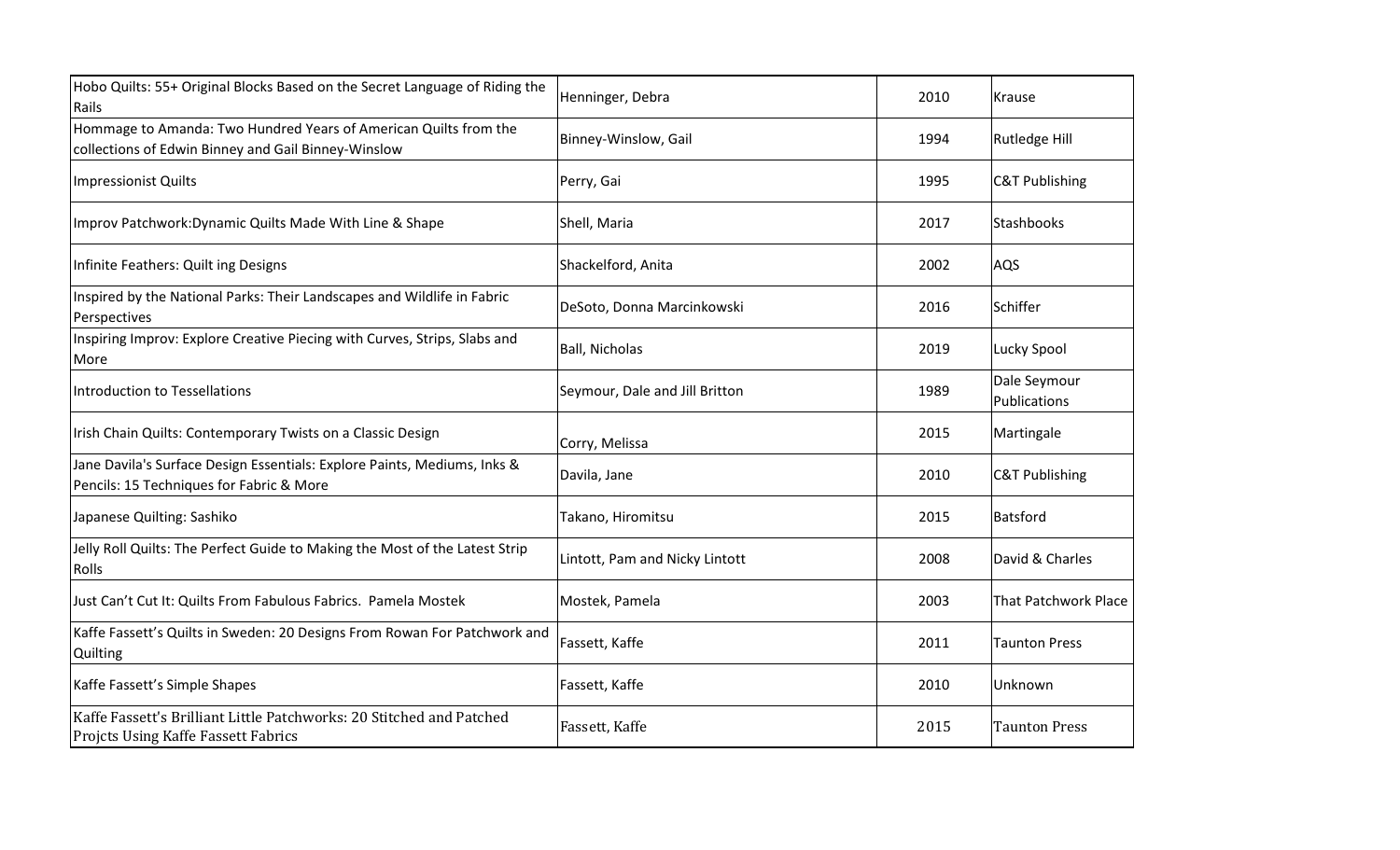| Laurel Burch Quilts: Kindred Creatures                                                                                                   | Burch, Laurel                                       | 2001 | <b>C&amp;T Publishing</b>    |
|------------------------------------------------------------------------------------------------------------------------------------------|-----------------------------------------------------|------|------------------------------|
| Layer Cake, Jelly Rolls and Charm Quilts                                                                                                 | Lintott, Pam and Nicky Lintott                      | 2009 | David & Charles              |
| Layered Waves: A Fresh New Way to Quilt                                                                                                  | Eckmeier, Karen                                     | 2009 | <b>Quilted Lizard</b>        |
| <b>Liberated Quiltmaking II</b>                                                                                                          | Marston, Gwen                                       | 1996 | AQS                          |
| Liberated String Quilts:20 Foundation-Free Projects                                                                                      | Martson, Gwen                                       | 2003 | <b>C&amp;T Publishing</b>    |
| Lone Stars: A Legacy of Texas Quilts                                                                                                     | Bresenhan, Karoline Patterson and Nancy<br>O'Bryant | 1986 | University of Texas<br>Press |
| Loving Stitches: A Guide to Fine Hand Quilting                                                                                           | Kimball, Jeana                                      | 1993 | That Patchwork Place         |
| Machine Quilting With Style: From Walking Foot Wonders to Free-Motion<br>Favorites                                                       | Watson, Christa                                     | 2015 | That Patchwork Place         |
| Magic and Memories: 45 Years of International Quilt Festival                                                                             | Wong, Teresa Duryea                                 | 2019 | Schiffer Pub.                |
| Magic Stack-n-Whack Quilts                                                                                                               | Reynolds, Bethany S.                                | 1998 | AQS                          |
| Maryland Album: Quiltmaking Traditions - 1634-1934                                                                                       | Allen, Gloria Seaman and Nancy Gibson Tuckhorn      | 1995 | Rutledge Hill                |
| Mastering Machine Appliqué: The Satin Stitch & Mastering Machine<br>Appliqué: Mock Hand Appliqué and Other Techniques (Two books in One) | Hargrave, Harriet                                   | 1991 | <b>C&amp;T Publishing</b>    |
| Mickey Lawler's SkyQuilts: 12 Painting Techniques: Create Dynamic<br>Landscape Quilts                                                    | Lawler, Mickey                                      | 2011 | <b>C&amp;T Publishing</b>    |
| Micky Lawler's SkyDyes: A Visual Guide to Fabric Painting                                                                                | Lawler, Mickey                                      | 1999 | <b>C&amp;T Publishing</b>    |
| <b>Minimal Quiltmaking</b>                                                                                                               | Martson, Gwen                                       | 2014 | AQS                          |
| Modern Art Quilts: Design, Fuse & Quilt-As-You-Go                                                                                        | Bleiweiss, Sue                                      | 2018 | Stashbooks                   |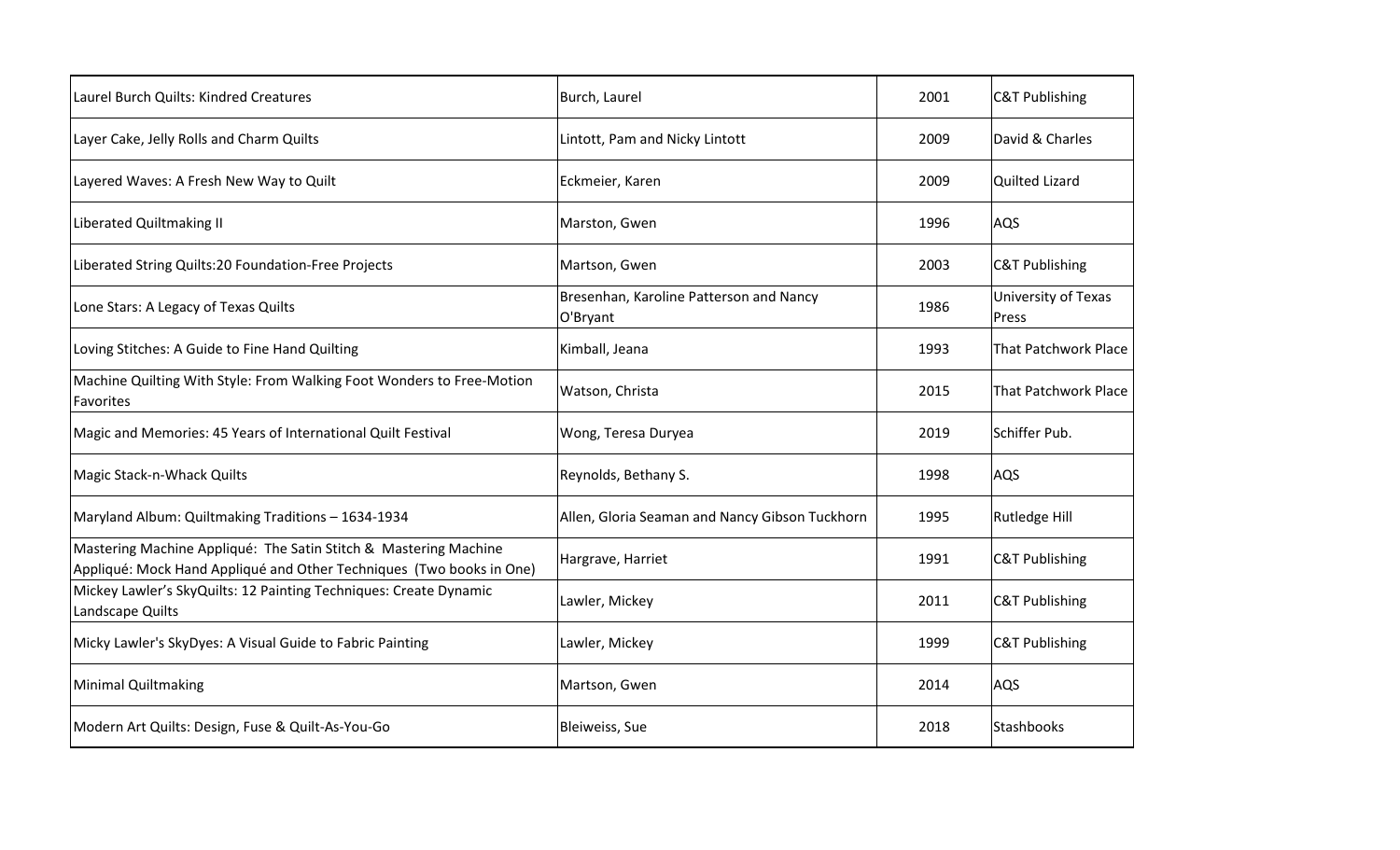| Modern Basics: Easy Quilts to Fit Your Budget, Space and Style                                          | Ellis, Amy                            | 2011 | Martingale                     |
|---------------------------------------------------------------------------------------------------------|---------------------------------------|------|--------------------------------|
| Modern Quilt Workshop: Patterns, Techniques, and Designs From the<br><b>FunQuilts Studio</b>            | Kerr, Bill and Weeks Ringle           | 2005 | <b>Quarry Books</b>            |
| <b>Nancy Crow</b>                                                                                       | Crow, Nancy                           | 2006 | Breckling                      |
| Nancy Crow: Quilts and Influences                                                                       | Crow, Nancy                           | 1989 | AQS                            |
| Nature's Journey Applique                                                                               | Zillmer, Jane                         | 2013 | AQS                            |
| Nebraska Quilts & Quiltmakers                                                                           | Crews, Patricia Cox and Ronald Naugle | 1991 | University of Nebrask<br>Press |
| New England Quilt Museum Quilts, (Instructions for 5 Heirloom Quilts)                                   | Gilbert, Jennifer                     | 1999 | <b>C&amp;T Publishing</b>      |
| New Look at Log Cabin Quilts: Design a Scene Block Plus 9 Easy-to-Follow<br>Projects                    | Glover, Flavin                        | 2003 | <b>C&amp;T Publishing</b>      |
| New Twist on Strips 'n Curves: Featuring Swirl, Half Clamshell, Free-Form<br>Curves & Strips 'n Circles | Smith, Louisa L.                      | 2007 | <b>C&amp;T Publishing</b>      |
| New York Beauties: Quilts from the Empire State                                                         | Atkins, Jacqueline and Phyllis Tepper | 1992 | <b>Dutton Studio Books</b>     |
| Next Steps in Machine Quilting: Free Motion & Walking-Foot Designs                                      | Bonner, Natalia                       | 2015 | Stashbooks                     |
| No Scrap Left Behind: 16 Quilt Projects That Celebrate Scraps of all Sizes                              | Nyberg, Amanda Jean                   | 2017 | Stashbooks                     |
| Northern Comfort: New England's Early Quilts, 1780-1850                                                 | Bassett, Lynne and Jack Larkin        | 1998 | Rutledge Hill                  |
| No-Stress Paper Piecing: 13 Projects Using Flannel or Cotton                                            | McCormick, Carolyn Cullinan           | 2007 | <b>Krause</b>                  |
| One-Block Wonders: One Fabric, One Shape, One-Of-A-Kind Quilts                                          | Rosenthal, Maxine                     | 2006 | <b>C&amp;T Publishing</b>      |
| Painted Applique: A New Approach                                                                        | Poole, Linda M.                       | 2013 | AQS                            |
|                                                                                                         |                                       |      |                                |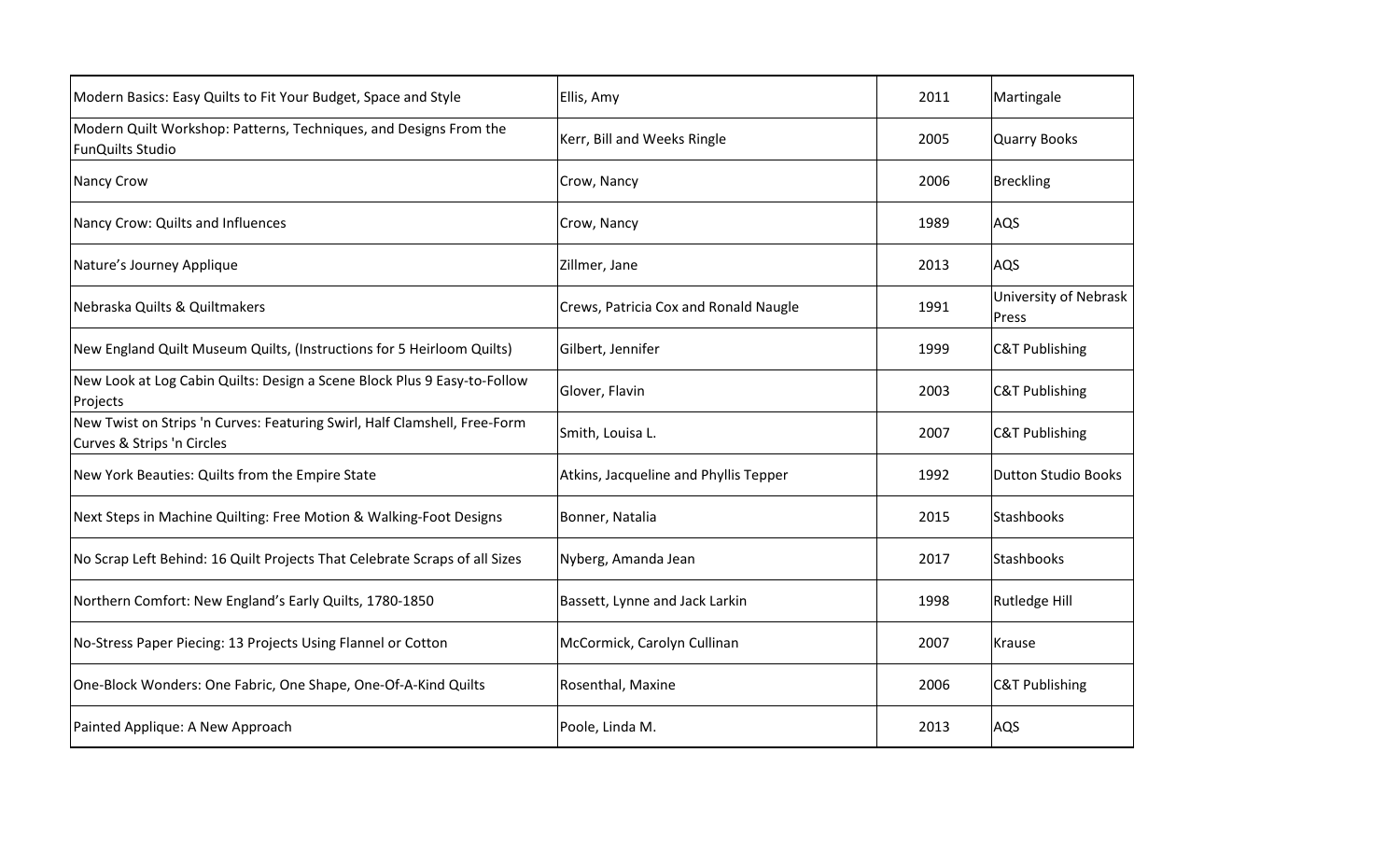| Painted Quilt: Paint and Print Techniques for Color on Quilts                                                                       | Kemshall, Linda and Laura Kemshall               | 2007      | David & Charles                       |
|-------------------------------------------------------------------------------------------------------------------------------------|--------------------------------------------------|-----------|---------------------------------------|
| Paintstiks on Fabric: Simple Techniques, Fantastic Results                                                                          | Stokes, Shelly                                   | 2005      | Cedar Canyon                          |
| Patchwork City: 75 Innovative Blocks for the Modern Quilter                                                                         | Hartman, Elizabeth                               | 2014      | Stashbooks                            |
| Pathways to Better Quilting: 5 Shapes for Machine Quilt Patterns                                                                    | Terry, Sally                                     | 2004      | American Quilter's<br>Society         |
| Patience to Raise the Sun: Art Quilts from Haiti & Their Power to Change<br><b>Women's Lives</b>                                    | Perkins, Stephen, Jamie Franklin, and Nora Nevin | 2009      | PeaceQuilts                           |
| Peeled-Back Patchwork: Curves Without Piecing                                                                                       | Ornelas, Annette                                 | 2004      | American Quilter's<br>Society         |
| Perfect Points: Contemporary Hawaiian Applique                                                                                      | Davies, Maggie                                   | 2004      | <b>Teamwork Craft</b><br><b>Books</b> |
| <b>Pictorial Quilting</b>                                                                                                           | Gordon, Maggie McCormick                         | 2000      | Watson-Guptill                        |
| Portfolio 12                                                                                                                        | SAQA                                             | 2005      | SAQA                                  |
| Protecting Your Quilts: An Owners Guide to Insurance, Care and Restoration,<br>and Appraisal                                        | AQS                                              | 1990      | American Quilter's<br>Society         |
| Quilfolk, issues #6 Arizona, #7 Louisiana, #8 Michigan, #9 Utah, #10<br>Vermont, #13 Minnesota, #14 South Carolina, #15 Nevada, #16 | McCormick, Michael                               | 2018-2021 | Quiltfolk                             |
| Quilt National 2009; The Best of Contemporary Quilts                                                                                | Dairy Barn Arts Center                           | 2009      | Lark Books                            |
| Quilt Savvy: Gaudynski's Machine Quilting Guidebook                                                                                 | Gaudynski, Diane                                 | 2006      | AQS                                   |
| Quilt Studio: Innovative Techniques for Confident and Creative Quiltmaking<br>and Design                                            | Burbidge, Pauline                                | 2000      | <b>Quilt Digest Press</b>             |
| Quilter's Album of Patchwork Patterns: More Than 4050 Pieced Blocks for<br><b>Quilters</b>                                          | Beyer, Jinny                                     | 2009      | Breckling                             |
| Quilter's Ark: More Than 50 Designs for Foundation Piecing                                                                          | Rolfe, Margaret                                  | 1997      | Martingale                            |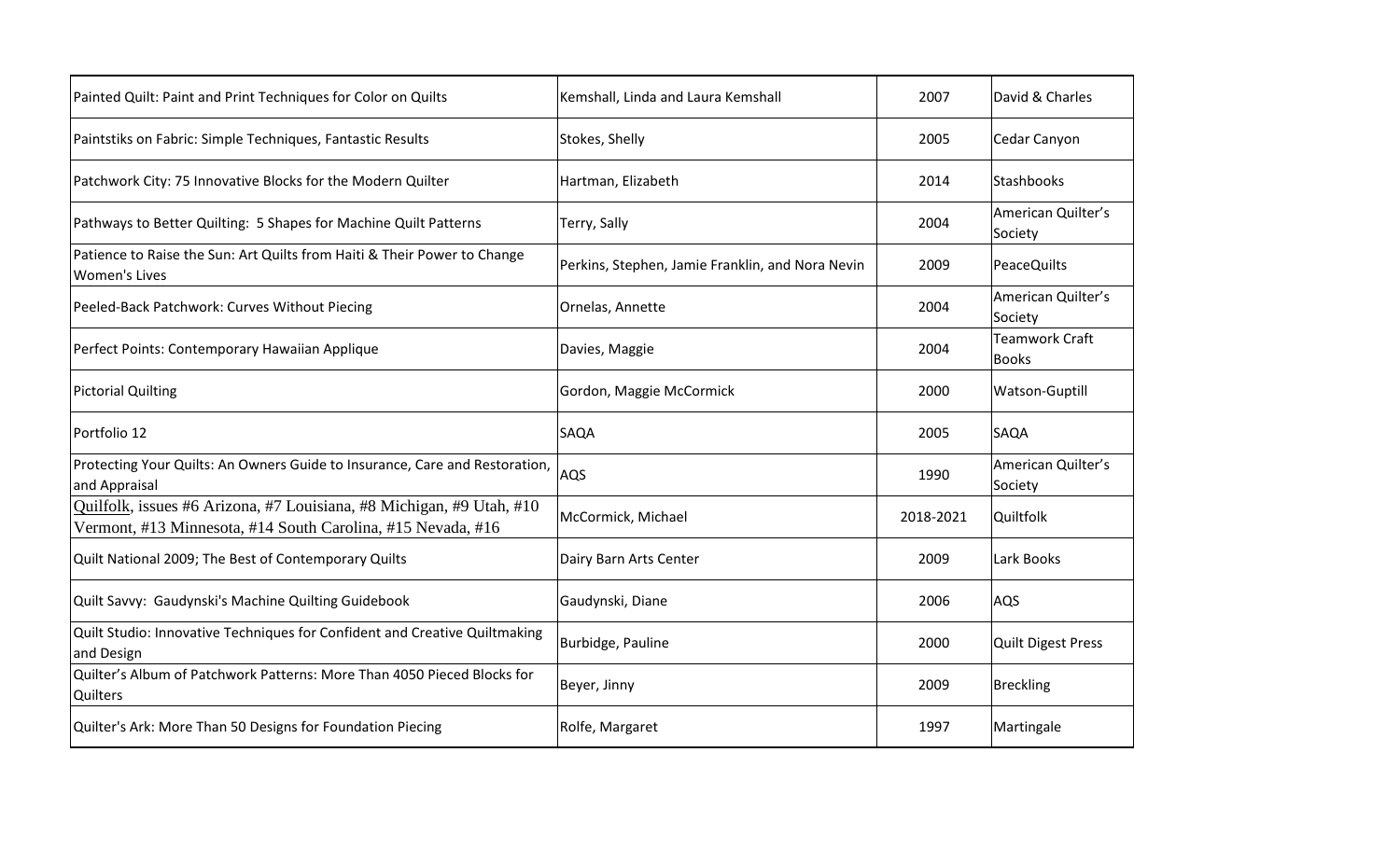| Quilter's Negative Space Handbook: Step-by-Step Design Instruction and 8<br>Modern Projects | Schaefer, Sylvia                            | 2019 | <b>C&amp;T Publishing</b>     |
|---------------------------------------------------------------------------------------------|---------------------------------------------|------|-------------------------------|
| Quilting For Show: A Practical Guide to Successful Competition Quilting                     | McTavish, Karen                             | 2007 | On-Word Bound                 |
| Quilting in the Morning Calm: Floral Delights from Ancient Korea                            | MacGregor, Shirley and Sheila Steers        | 2002 | <b>Carriage Trade Press</b>   |
| Quilting Makes the Quilt                                                                    | Cleland, Lee                                | 1994 | <b>That Patchwork Place</b>   |
| Quiltmakers of Australia: Celebrating the Traditions                                        | Fail, Karen                                 | 1996 | <b>Quilt Digest Press</b>     |
| Quiltmaking by Hand: Simple Stiches                                                         | Beyer, Jinny                                | 2003 | Breckling                     |
| Quilts and Color: The Pilgrim/Roy Collection                                                | Parmel, Pamela and Jennifer Swope           | 2014 | Museum of Fine Arts           |
| Quilts and Quiltmakers Covering Connecticut                                                 | Connecticut Quilt Search Project            | 2002 | Schiffer                      |
| Quilts Around the World: The Story of Quilting From Alabama to Zimbabwe                     | Gillespie, Spike                            | 2010 | <b>Voyageur Press</b>         |
| Quilts by Paul D. Pilgrim: Blending the Old & the New                                       | Roy, Gerald E.                              | 1995 | American Quilter's<br>Society |
| Quilts from Aunt Amy                                                                        | Etherington, Mary Tendell and Connie Tesene | 1999 | That Patchwork Place          |
| Quilts from the Civil War: Nine Projects, Historic Notes, Diary Entries                     | Brackman, Barbara                           | 1997 | <b>C&amp;T Publishing</b>     |
| Quilts of Valor: A 50 State Salute                                                          | Quilts Of Valor Foundation                  | 2018 | Schiffer                      |
| Radiant Landscapes: Transform Tiled Colors & Textures into Dramatic Quilts                  | Lougham, Gloria                             | 2013 | <b>C&amp;T Publishing</b>     |
| Remember Me: Woman & Their Friendship Quilts                                                | Lipsett, Linda Otto                         | 1985 | <b>Quilt Digest Press</b>     |
| Ricky Tims' Convergence Quilts: Mysterious, Magical, Easy, and Fun                          | Tims, Ricky                                 | 2003 | <b>C&amp;T Publishing</b>     |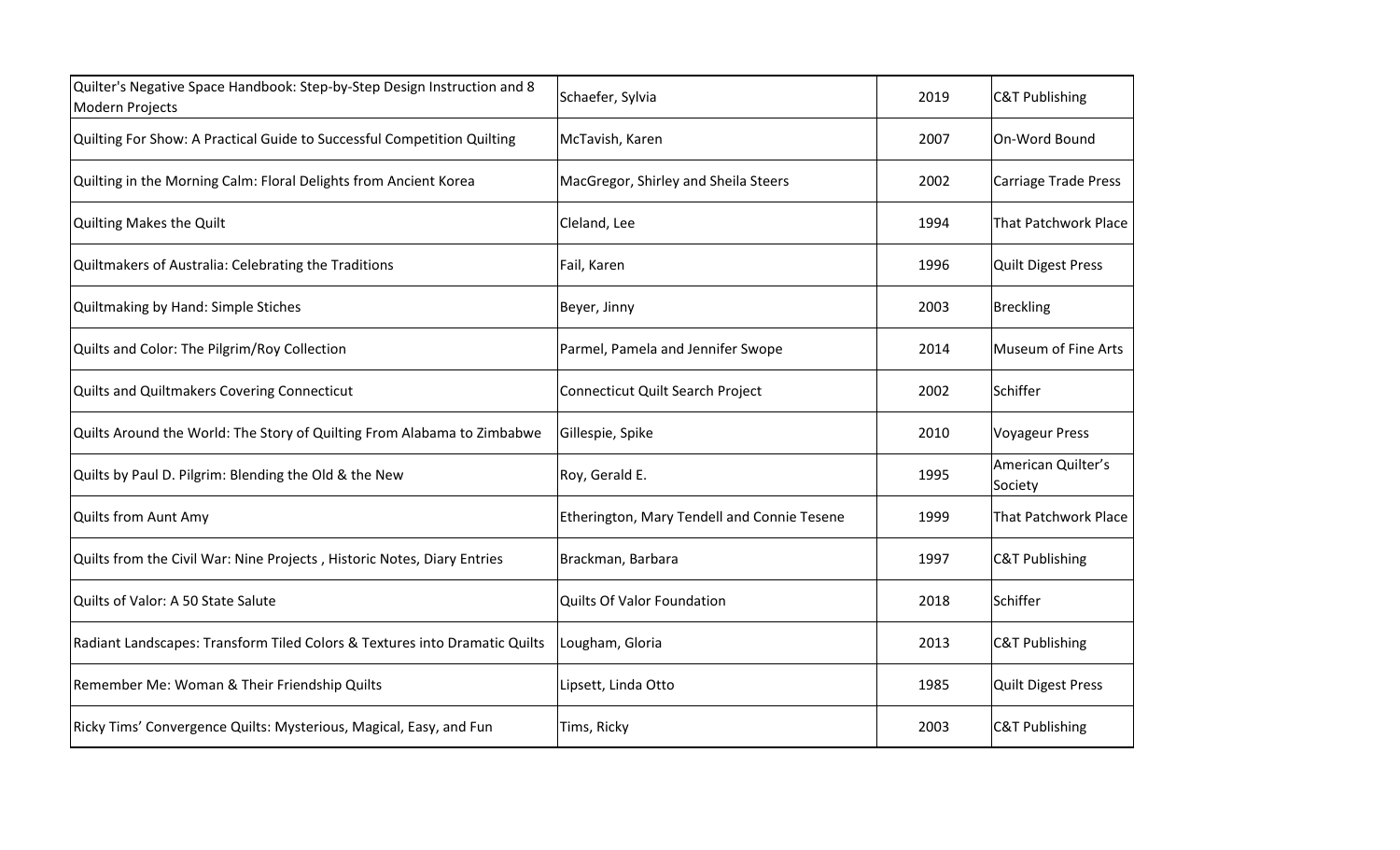| Rings that Bind: Directions and Small Arc-Ease Tool Makes a Wedding Ring<br>with 9" block | Phillips, Cheryl and Linda Pysto   | 2003 | Phillips Fiber Art          |
|-------------------------------------------------------------------------------------------|------------------------------------|------|-----------------------------|
| Sashiko: 20 Projects Using Traditional Japanese Stitching                                 | Clay, Jill                         | 2019 | GMC Pub.                    |
| ScrapTherapy Cut the Scraps: 7 Steps to Quilting Your way through Your<br>Stash           | Ford, Joan                         | 2011 | <b>Taunton Press</b>        |
| Secrets of Elemental Quilting: Innovative Quilting Designs Plus Trapunto Tips<br>& Tricks | McTavish, Karen                    | 2006 | On-Word Bound               |
| Silk Quilts: From the Silk road to the Quilter's Studio                                   | de Koning-Stapel, Hanne Vibeke     | 2000 | <b>Quilt Digest Press</b>   |
| Simply Retro with Camille Roskelley: Fresh Quilts from Classic Blocks                     | Roskelley, Camille                 | 2013 | Stashbooks                  |
| Simply Stars: Quilts that Sparkle                                                         | Anderson, Alex                     | 1996 | <b>C&amp;T Publishing</b>   |
| Simply Triangles: 11 Deceptively Easy Quilts Featuring Stars, Daisies &<br>Pinwheels      | Cline, Barbara H.                  | 2012 | <b>C&amp;T Publishing</b>   |
| Sisterhood of Scraps: 12 Brilliant Quilts from 7 Fantastic Designers                      | Alexander, Lissa                   | 2020 | Martingale                  |
| Small Scale Quiltmaking: Precision, Proportion, and Detail                                | Collins, Sally                     | 1996 | <b>C&amp;T Publishing</b>   |
| Southern Quilts: Surviving Relics of the Civil War                                        | Ramsey, Bets and Merikay Waldvogel | 1998 | Rutledge Hill               |
| Splash of Color: A Rainbow of Brillian Black-and-White Quilts                             | Kunkel, Jackie                     | 2015 | Martingale                  |
| <b>Stack-n-Whackier Quilts</b>                                                            | Reynolds, Bethany S.               | 2001 | AQS                         |
| Star Quilts: With Patterns for More Than 40 Stars                                         | Johnson, Mary Elizabeth            | 1997 | <b>Quilt Digest Press</b>   |
| Stash Magic: 13 Quilts That Make The Most of Your Fabric Collection                       | Huff, Jaynette                     | 2009 | <b>That Patchwork Place</b> |
| Stori of Beaded Embellishment                                                             | Stori, Mary                        | 2001 | That Patchwork Place        |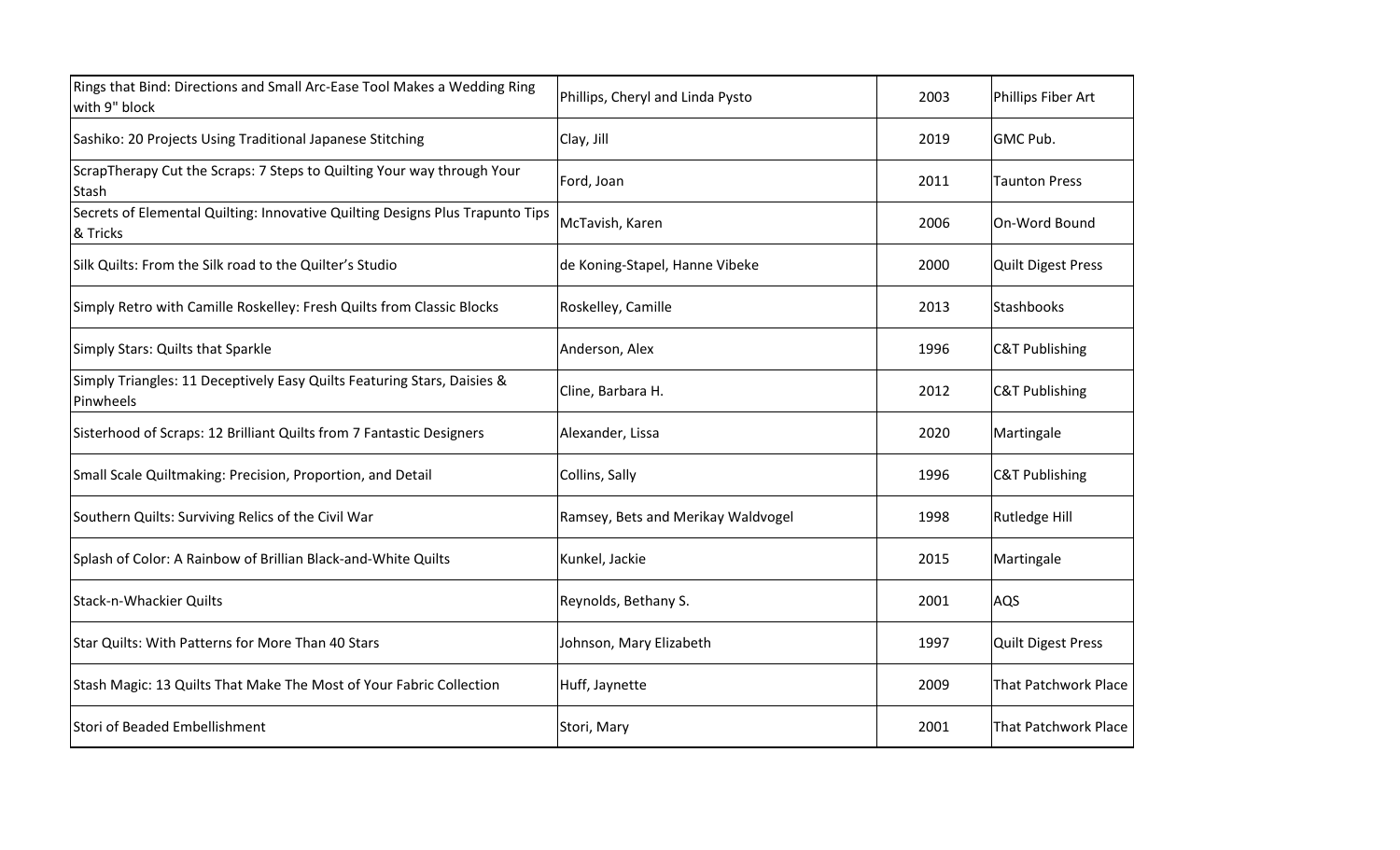| Strip Savvy: 2 1/2"-Strip Quilting Designs                                                     | Henderson, Kate                                          | 2014 | Martingale                  |
|------------------------------------------------------------------------------------------------|----------------------------------------------------------|------|-----------------------------|
| <b>Surface Textures</b>                                                                        | Shackelford, Anita                                       | 1997 | AQS                         |
| <b>Thread Painting With Style</b>                                                              | Prince, Nancy                                            | 2011 | AQS                         |
| Three-Dimensional Applique and Embroidery Embellishment: Techniques for<br>Today's Album Quilt | Shackelford, Anita                                       | 1994 | AQS                         |
| To Honor and Comfort: Native Quilting Traditions                                               | <b>Museum of New Mexico Press</b>                        | 1997 | Museum of New<br>Mexico     |
| Travelin' America in Applique: 100 Patterns Depicting Life in the USA                          | Michael, Ursula                                          | 2006 | Leisure Arts                |
| Treasures in the Trunk: Quilts of the Oregon Trail                                             | Cross, Mary Bywater                                      | 1993 | <b>Rutledge Hill</b>        |
| <b>Treasury of Amish Quilts</b>                                                                | Pellman, Rachel and Kenneth Pellman                      | 1990 | Good Books                  |
| <b>Treasury of Mennonite Quilts</b>                                                            | Pellman, Rachel and Kenneth Pellman                      | 1992 | Good Books                  |
| Ultimate Quilting Book: Over 1,000 Inspirational Ideas and Practical Tips                      | Gordon, Maggie McCormick                                 | 1999 | <b>Collins and Brown</b>    |
| Velda Newman: A Painter's Approach to Quilt Design                                             | Newman, Velda and Chris Barnes                           | 1996 | <b>Fiber Studio Press</b>   |
| Victoria Findlay Wolfe's Playing With Purpose: A Quilt Retrospective                           | Wolfe, Victoria Findlay                                  | 2019 | <b>C&amp;T Publishing</b>   |
| Vintage Quilt Revival: 22 Modern Designs from Classic Blocks                                   | Blakesley, Katie Clark, Lee Heinrich, and Faith<br>Jones | 2013 | Interweave                  |
| Walk: Master Machine Quilting with Your Walking Foot                                           | Gering, Jacquie                                          | 2016 | Lucky Spool                 |
| <b>Watercolor Quilts</b>                                                                       | Magaret, Pat Maixner                                     | 1993 | <b>That Patchwork Place</b> |
| Wheel of Mystery Quilts: Surprising Designs from a Classic Block                               | Marshall, Helen                                          | 2006 | Martingale                  |
|                                                                                                |                                                          |      |                             |